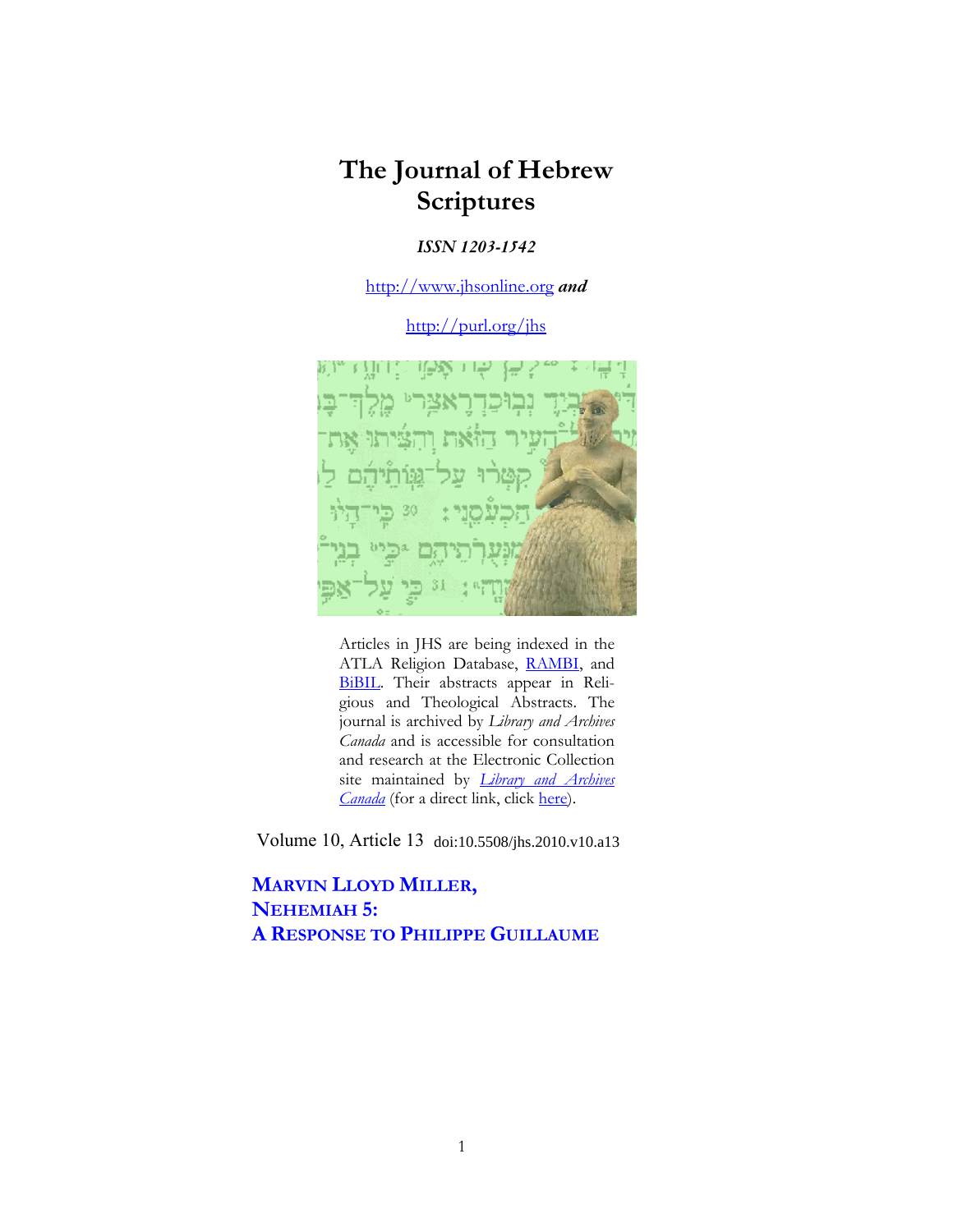## **NEHEMIAH 5: A RESPONSE TO PHILIPPE GUILLAUME**

## MARVIN LLOYD MILLER UNIVERSITY OF MANCHESTER, ENGLAND

Nehemiah 5 has traditionally been understood as a description of an acute social and economic crisis. Understood in this way, the chapter can be seen as an example of a community which endeavored to overcome social stratification. Nehemiah is viewed by many scholars as a reformer who demands that the elite stop their predatory practices. Philippe Guillaume in his recent article "Ne-hemiah 5: No economic crisis"<sup>[1](#page-1-0)</sup> contends that the "crisis" in Nehemiah 5 was not due to social stratification, but was a "political crisis provoked by a change of local dynasties" (21). By setting out the socio-historical context, he draws the conclusion that the Benjaminite elite that had served the Neo-Babylonians lost its privileges to a new group that benefited from the backing of the Achaemenids (21). Guillaume's proposal deserves serious consideration, for his landmark article will need to be responded to by all who treat this subject. I am in agreement with many aspects of Guillaume's position, but there are some areas in which I would like to suggest a modified proposal.

There are good reasons for following Guillaume when he argues against the scholarly tendency to multiply or lengthen crises, but then to conclude that the crisis in Nehemiah was mainly "on paper" (3) is to carry the argument too far in the opposite direction. Famines were common causes of immiseration in Palestine.[2](#page-1-1) If for several years an area experienced under-producing yields followed by a crop failure, this would give reason enough for cultivators to feel the overwhelming effects of a famine. If this is the type of scenario Guillaume envisions when he states that the term "famine" is used in a rather loose manner, then I am in agreement with him, but that position does not necessarily follow that the famine was only "on paper" or that the people did not regard the calamity as a crisis.

<span id="page-1-0"></span><sup>1</sup> Philippe Guillaume, "Nehemiah 5: No Economic Crisis" *Journal of Hebrew Scriptures* 10 (2010), article 8, available online at http://www.jhsonline.org.

<span id="page-1-1"></span><sup>&</sup>lt;sup>2</sup> There are 100 uses in 87 verses in the HB of the word "famine"); the frequency of which carries some weight regarding the perceived concern over the lack of food production.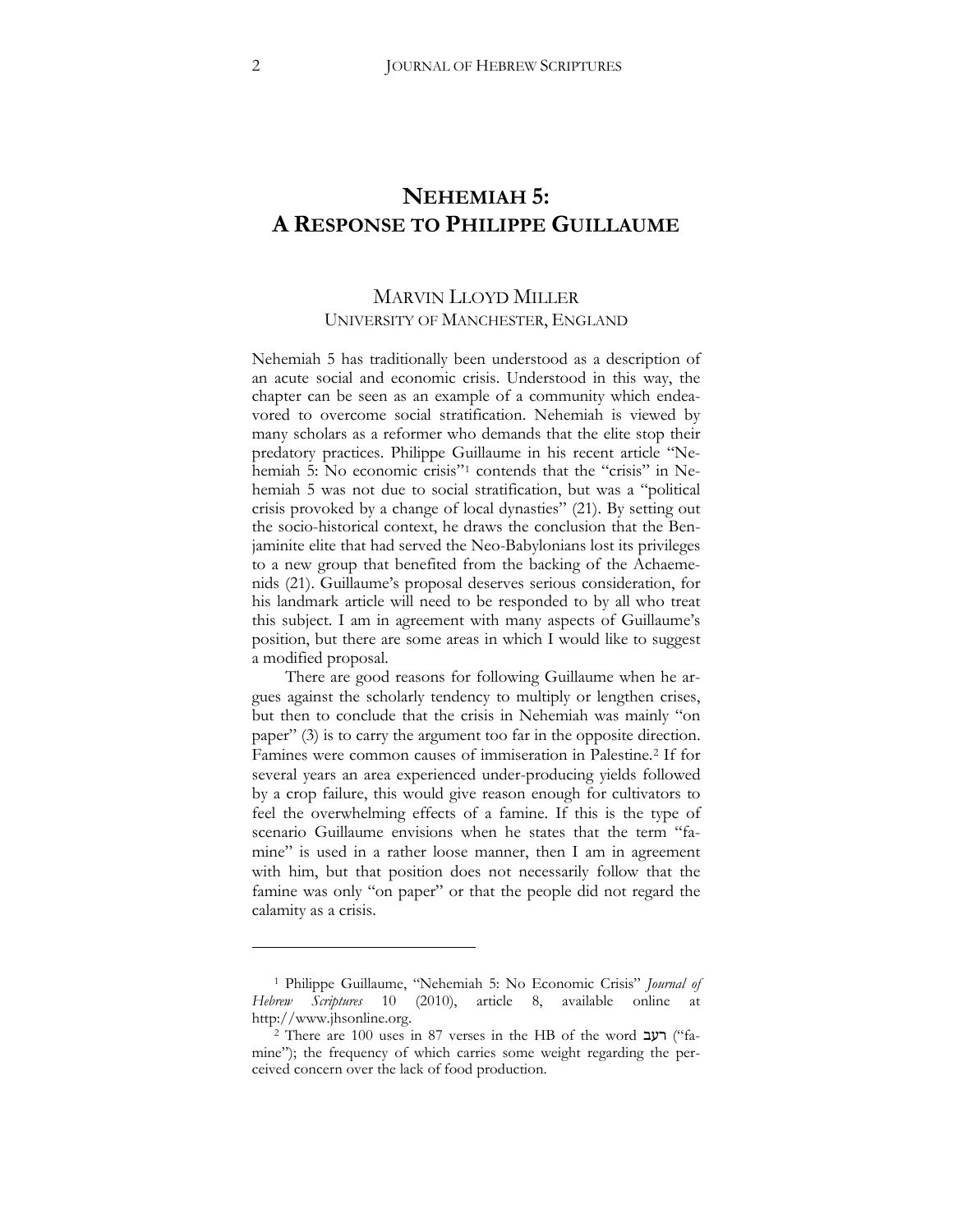I part ways with Guillaume in the manner in which he understands the expressed needs of various groups. For instance when a group insists that they need to take wheat to survive (v 2) and another group mortgages fields, vineyards and houses to take grain during a famine (v 3), Guillaume claims that these outcries confirm that they are not destitute and that the problem is with credit and not a crisis (4). Therefore, the ultimate issue facing the farmer is the feeling of injustice, not a crisis of economics.

It is interesting that Guillaume is quick to suggest that the famine is a literary device and should not be taken at face value, and yet the complaints of the people, which should also be viewed in its literary context, seems to be taken at face value. Scholars have studied the responses of the marginalized when faced with exploitation, particularly when the marginalized had not crystallized their definition sufficiently to suggest or debate exact measures for amelioration or eradication of the undesirable condition.[3](#page-2-0) According to Nehemiah 5:6, it appears that it would not have occurred to Nehemiah to effect reform without the cry from the people. The context of the moral life of the farmers as brothers of "the same flesh and blood as [their] countrymen" (v 5), implied that they had a set of expectations about relations between them and their brothers. This reference expressed the common value promoted by both the cultivators and the exploiters—the sons of the borrowers were children of Judah as well as those of the lenders. This bilateral kinship provided a justification that those who met the expectations of patronage, consideration, and helpfulness would be treated with respect, loyalty, and social recognition.[4](#page-2-1) It was into this situation that the farmers used vocabulary of the weak to express dissidence with the large-scale structures of domination.

The terms of exploitation used by the farmers, which were strikingly different from the interpretation given by Nehemiah, are consistent with the resistance of the weak. The words of the farmers identified with the broad outlines of the struggle by speaking of meeting immediate needs of "getting grain" so that they "may eat and keep alive" (v 2). Another group of cultivators continued the complaint by stating that they were "mortgaging [their] fields, vineyards, and houses to get grain" (v 3) and being powerless to redeem those sold into debt slavery because they no longer owned

<span id="page-2-0"></span><sup>3</sup> Richard C. Fuller and Richard R. Myers, "The Stages of a Social Problem," Earl Rubington and Martin S. Weinberg (eds.) *The Study of Social*  Problems: Seven Perspectives (5<sup>th</sup> ed.; Oxford, Oxford University Press, 1995), 100–01.

<span id="page-2-1"></span><sup>4</sup>James C. Scott, *Weapons of the Weak: Everyday Forms of Peasant Resistance*  (New Haven: Yale University Press*,* 1985), 184. See also Scott's subsequent work, *Domination and the Arts of Resistance: Hidden Transcripts* (New Haven: Yale University, 1990).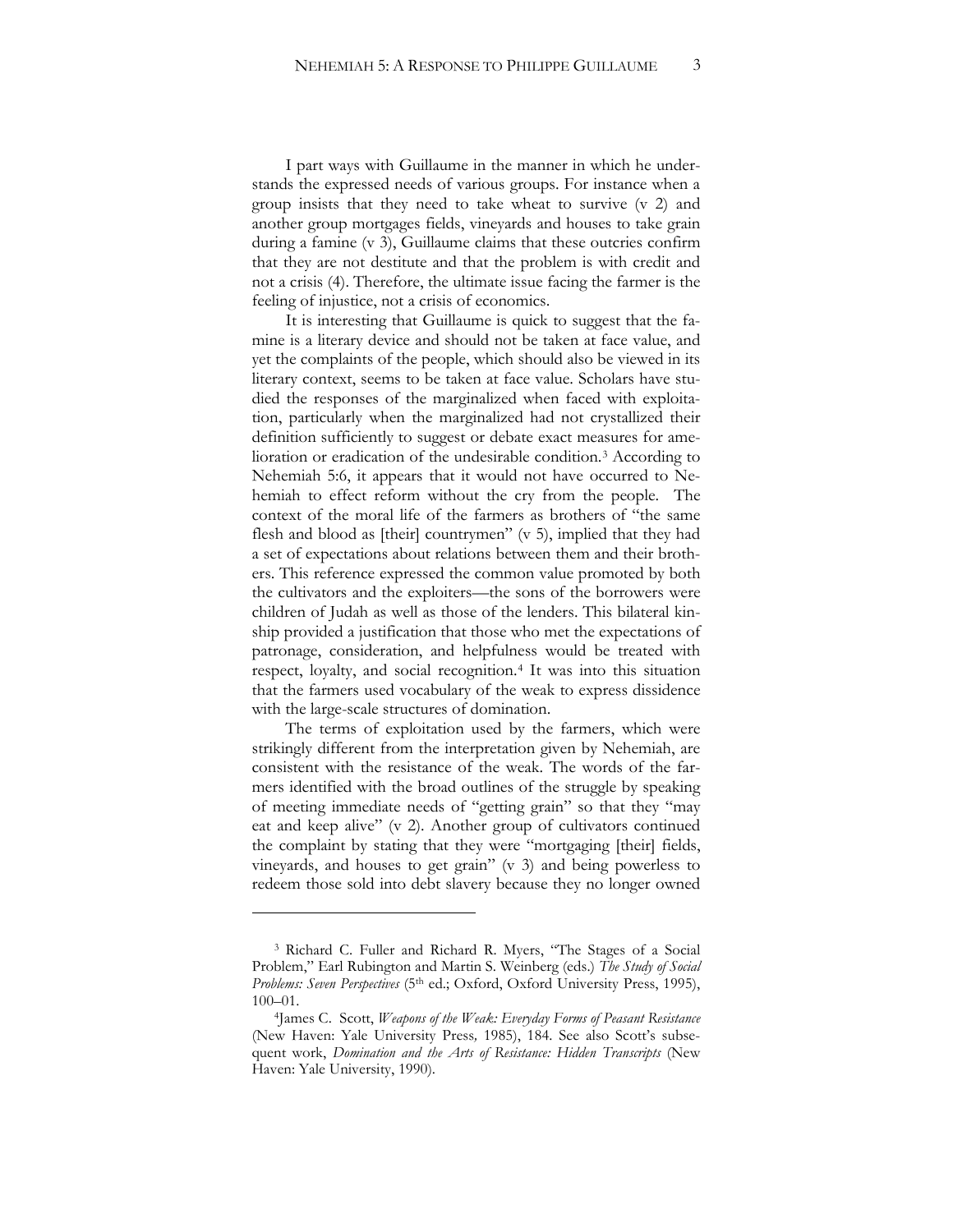their land (v 5). The issue that is expressed is not that the landowners needed more credit, but of depleted assets ("for other men have our fields and vineyards" [v 5]). What is remarkable is that the verbs that are used speak to the private concerns of planting, harvesting, eating and debt-slavery, but no verbs accusing the rich of exploitation are employed. The difference in the vocabulary of the exploited from the exploiters is a familiar pattern of "hidden transcripts of the weak."[5](#page-3-0) 

If we claim that the cultivators faced an ideological struggle, can we also safely say that it was matched by real peril. Guillaume would have us believe that this account is not dealing with the marginalized nor are the complainers in real danger. If this account is read against other scholarly examples of the voices of the marginalized, then it seems reasonable to conclude that the farmers who cried out because of the loss of seed grain were relegated to poverty, experienced the loss of a meaningful roles as brothers in the community, and contended with the loss of social recognition in the context of their village life. As a consequence of this crisis, Nehemiah responded by promising reform and seeking priestly support for his program.

A potential loss of property is expressed in a contract described in *Brooklyn Museum of Aramaic Papyri* (papyrus 11) in which Anani b. Haggai borrowed spelt (grain) and agreed to pay back from the ration. Failure to pay the debt made Anani liable to the fine of one *karsh* of refined silver. In the event that he died before paying his children would pay. If they failed to do so, Pahnum would have power to confiscate from his house enough to pay the debt—he was given complete authority over his slaves, his utensils, both of copper and of iron, clothing and grain. If the practice at Elephantine is at all comparable, loans of grain carried high interest and heavy penalties for default of payment. In Nehemiah the call for seed grain, the pledging of fields, vineyards and houses, the borrowing of money to pay taxes appears to be consistent with vocabulary of the weak employed to engender sympathy of the rich. A protest, even if embellished to "get the message out," does not mean that the need is not real. The issue that is merely "on paper" is their assets, because without intervention they stand to lose everything, because their property is mortgaged.

We have only episodic information about the agrarian economy in depopulated areas in antiquity. If we imagine a situation in which a significant number of squatters were given free land and were able to cultivate as much arable land as possible, then Guillaume's comments about land itself having no value and lenders being interested in securing labour rather than land (6), hold true. I

<span id="page-3-0"></span><sup>5</sup> This is Scott's term, *Domination and the Arts of Resistance.*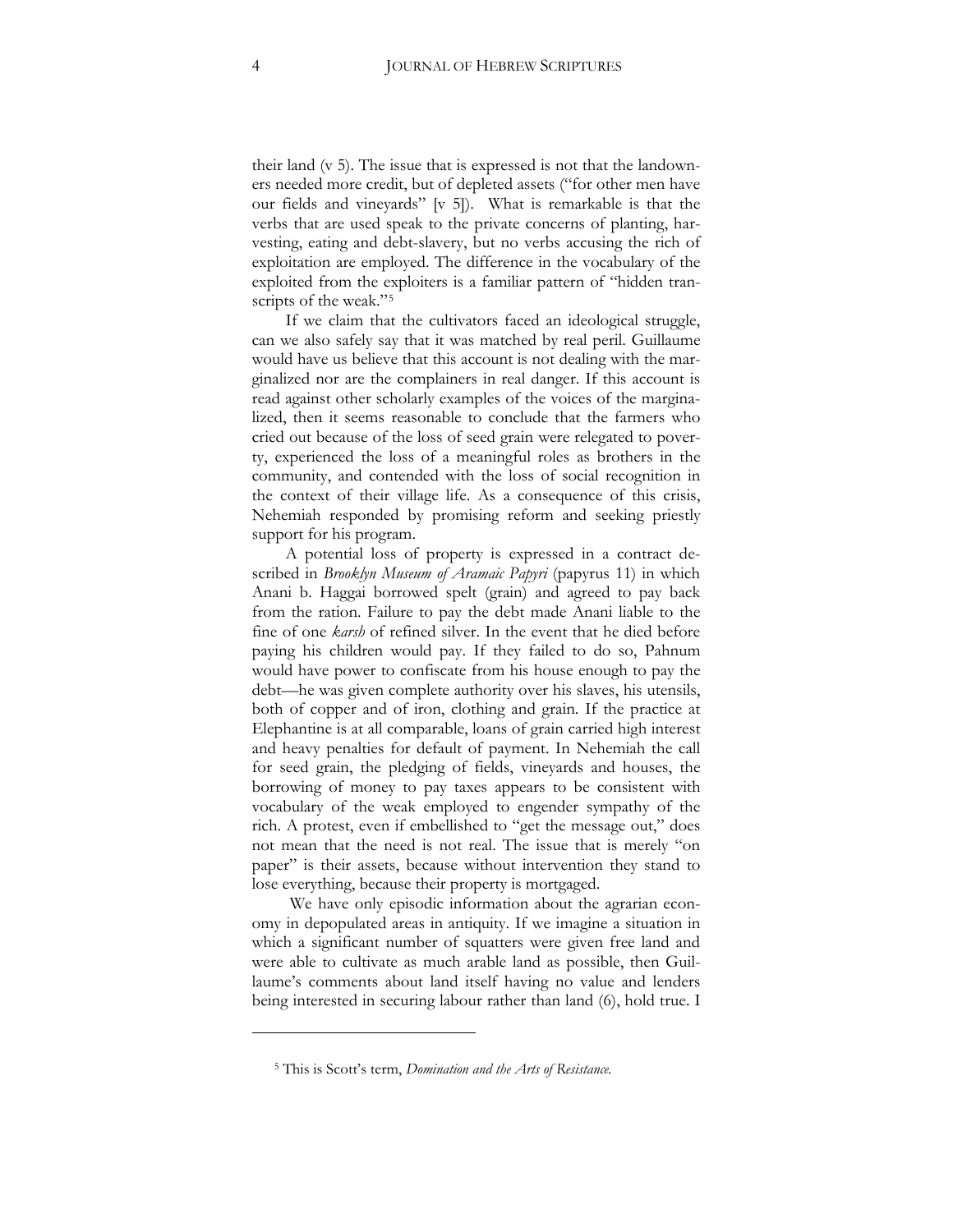have my doubts concerning his optimistic view that ordinary farmers had the potential to plan properly for the future and that across the millennia they possessed and applied these principles successfully; therefore, what the farmers needed to do was to produce surpluses and anticipate harvest failures (9). The problem with this portrayal that is most immediately obvious, however, is that many scholars would argue that the economic system employed in the fifth century Yehud consisted of a royal imperial policy that established a command economy for the purpose of administrating taxation and security. In that system taxation was frequently administered at the whim of a governor, who could reduce a farmer's surplus and effectively derail his/her fiscal plan. As a possible example of the state's interference in the life of farmers, we could draw attention to injustices denounced by the eighth-century prophets, which were mainly committed by the state.<sup>[6](#page-4-0)</sup> In addition, Nehemiah explicitly mentions the "king's tax" as a reason for the financial burden placed on the farmer (5:4). I find it too idealistic to conclude that "common sense dictated that the taxation authority took into account the economic health of its tax base" (13). The phrase "economic health of its tax base" is freighted with concepts of foreign fiscal planning, which may be a much later invention.

Although Guillaume views the economic situation in the fifth century Yehud as improving, there are some indicators that may suggest that there existed deterioration in the economy. There appears to have been an increase of taxes in the Achaemenid period from 20 per cent under Cyrus and Cambyses up to 40 to 50 percent at the end of the fifth century.[7](#page-4-1) This increase in taxes may have been due to the expensive campaigns under Darius, who put down the Ionian revolt in 500 BCE and suffered a major defeat at the battle of Marathon. Xerxes invaded Greece in an attempt to finish a project of his father's. Artaxerxes was involved in putting down a number of revolts. During these expensive campaigns local farmers may have benefited in a market economy, but as the Persian military traveled overland the province "would have been required to supply food and drink and probably a contingent of troops as well for the army in transit."[8](#page-4-2) Scholars are not of one mind concerning whether there was inflation or economic growth during this period. The economic situation in the fifth century Yehud is imperfectly known; therefore, the evidence must be viewed with caution.

 $\ddot{\phantom{a}}$ 

<span id="page-4-0"></span><sup>6</sup> J. A. Dearman, *Property Rights in the Eighth-Century Prophets: The Conflict*  and its Background (SBLDS, 106; Atlanta: Scholars Press, 1988), 9-52, 133– 34.

<span id="page-4-1"></span><sup>7</sup> Maloney, "Usury and Restrictions on Interest-Taking in the Ancient Near East" *CBQ* 36 (1974), 1–20.

<span id="page-4-2"></span><sup>8</sup> Diana Edelman, *The Origins of the "Second" Temple: Persian Imperial Policy and the Rebuilding of Jerusalem* (London: Equinox, 2005), 341.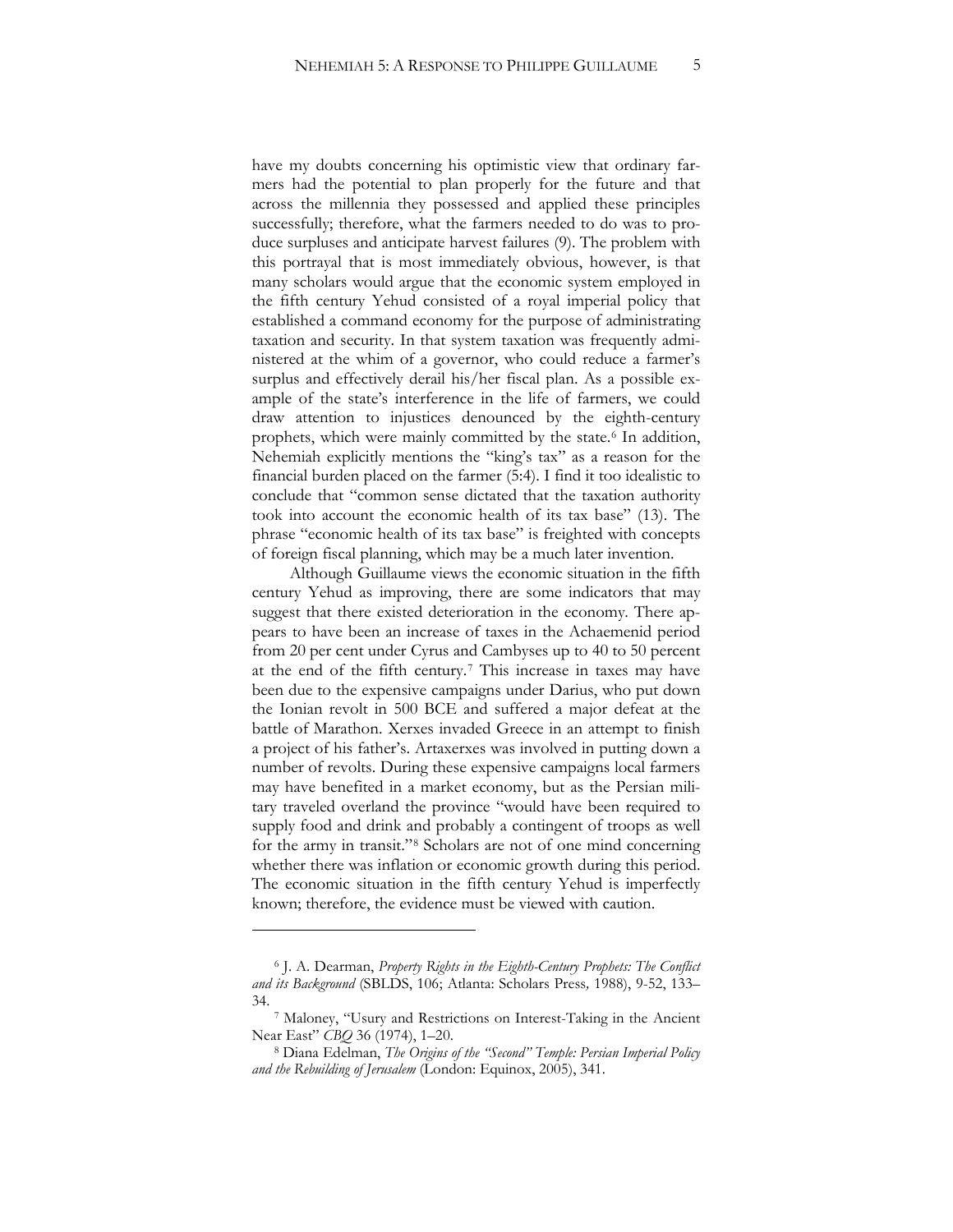Guillaume's thesis centers around the question of whether the administration waited for the extra burden imposed on the province to turn into a crisis before acting to relieve it or whether it dealt preventatively with problems that were easily foreseeable by granting some basic fiscal facilities to finance the building project (17). Before we foreclose too quickly on an answer, two issues still need to be raised. Is this crisis related to the wall building of the previous chapter? Guillaume devotes a section to arguing that the walls of Jerusalem were repaired during a slack time of farming and connects the crisis several times to wall building (6, 16, 18, 19, and 21). There is much debate regarding whether Nehemiah 5 was originally placed here or the work of a later redactor.[9](#page-5-0) A recent proponent of chapter 5 originally following chapter 13 is Throntveit.[10](#page-5-1) In my opinion there are good reasons for following Throntveit, who argues that chapter 5 interrupts the expected connection between 4:23 and 6:1. Second, Guillaume states that the restoration of Jerusalem placed the Nehemiah group in direct competition with the Benjaminite elite. The evidence for a conflict between these two groups is flimsy—we know very little about the political situation in Yehud before Nehemiah arrived. If the view of a political conflict is expanded to include all the long term residents of Yehud, that is, not restricted to the Benjaminite elite but includes the northern immigrants as well as non-Jewish residents, then I give the position more credence. This modified scenario does not need to lean so heavily on defending a conflict between specific groups, but may wish to employ the sociological model of a charter group conflict.[11](#page-5-2) 

In my opinion there was an outcry of marginal cultivators to Nehemiah, the Persian governor, of a real economic crisis. Nehemiah responds to their concerns, but his reforms did not touch the Persian imperial tax or the contributions to the temple—he negotiated support for his reforms at a minimal cost. With Guillaume, I hold the position that the crisis was episodic rather than structural,

<span id="page-5-0"></span><sup>9</sup> Loring Batten, *The Books of Ezra and Nehemiah: A Critical and Exegetical Commentary* (ICC; Edinburgh: T & T Clark, 1913); Mark Throntveit, *Ezra-Nehemiah* (Interpretation; Louisville, Kentucky: John Knox, 1992).

<sup>10</sup> Throntveit, *Ezra-Nehemiah,* 59.

<span id="page-5-2"></span><span id="page-5-1"></span><sup>11</sup> The concept of "charter myth" was coined by the anthropologist Bronislaw Malinowski in 1926. It refers to myths which provide a record and validation of titles, lands, families, privileges, customs, and of course rituals (Sylvie Honigman, *The Septuagint and Homeric Scholarship in Alexandria*  [New York: Routledge, 2003], 38). For an application of the charter group to Nehemiah 5, see John Kessler, "Persia's Loyal Yahwists: Power, Identity and Ethnicity in Achaemenid Yehud" in Oded Lipschits and Manfred Oeming (eds.) *Judah and Judeans in the Persian Period* (Winona Lake, Ind.: Eisenbrauns, 2006)," 102–04.